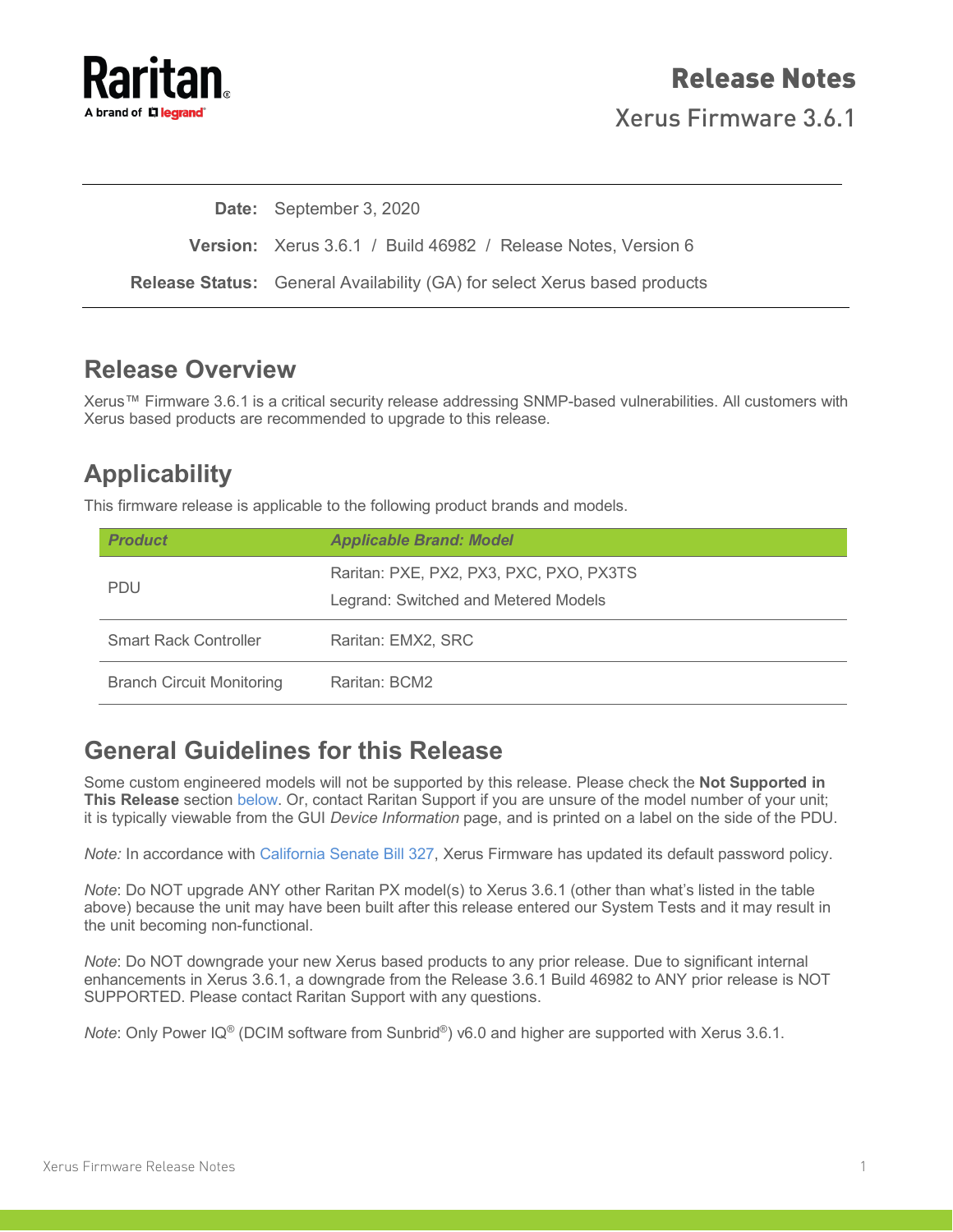

# **Release Highlights**

### <span id="page-1-0"></span>**Security Fixes & Updates**

| <b>Issue ID</b> | <b>Description</b>                                                                                                       |
|-----------------|--------------------------------------------------------------------------------------------------------------------------|
| 75673           | Fixed an issue where certain requests caused SNMPv3 network services to hang and<br>may allow for unauthenticated access |
| 74708           | Fixed an SNMP-based buffer overflow error triggered by processing "getnext"                                              |

Please consult the appropriate User Guide for more information on these firmware features at [Raritan.com/support.](https://www.raritan.com/support)

# **Not Supported with Xerus 3.6.1**

Except for some recent Engineered to Order (ETO) models, all units/models that can run Xerus Firmware can be upgraded to this release.

#### **Power IQ & New Hardware Support:**

• DX2-DH2C2 (*SmartLock Door Handle Controller*) is compatible with Power IQ release 6.1.1 and later

#### **Unsupported Accessory Configurations:**

• AMS-M2-Z (*Modular AMS Strip*) Hot Plugging – These asset management accessories cannot be hot plugged and doing so may result in a controller re-boot or the need to re-boot (power down) the entire PDU.

#### **Default System Passwords:**

• In accordance with [California Senate Bill 327,](http://cdn.raritan.com/download/px3/version-3.6.0/SB-327-RequiredChangesForPDUs-Raritan.pdf) Xerus Firmware has updated its default password policy. Passwords must now be manually set on all new units running Xerus 3.6.0 (and later) or devices that are running Xerus 3.6.0 (and later) and have been factory reset.

#### **EMX2 Internal Sensor Availability:**

• Upgrading EMX to Xerus 3.6.1 may require reboot to re-enable all internal sensor functionality. When doing so, external sensors and peripheral devices are not impacted.

If you are unsure that your model is supported by this firmware or you have any questions about unsupported configurations, please contact your regional support team at [Raritan.com/support.](https://www.raritan.com/support)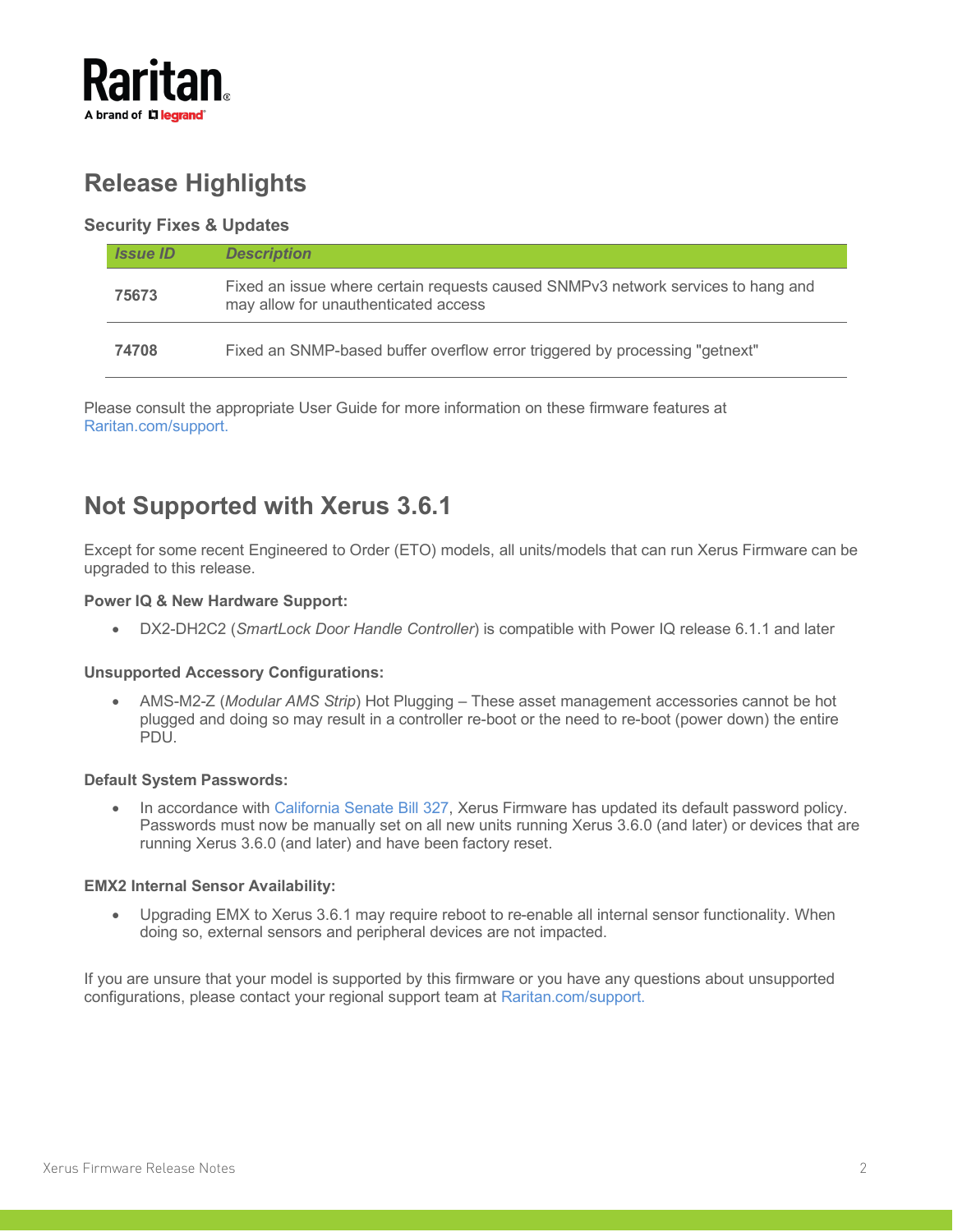

# **Upgrade Matrix (Path for Upgrades)**

This release is intended for factory shipments and firmware upgrades on the series/models stated in the table above.

**Please Note: Due to file system changes in Xerus 3.6.1 and previous releases, the following upgrade paths need to be followed or the Xerus-enabled device may become inoperable and require manual recovery.**

| <b>Firmware Version</b> | <b>Upgrade Steps</b>                                                            |
|-------------------------|---------------------------------------------------------------------------------|
| 3.0.x, 3.1.x, 3.2.x     | $\frac{1}{2}$ 3.4.0 $\frac{1}{2}$ 3.5.0 $\frac{1}{2}$ 3.6.0 $\frac{1}{2}$ 3.6.1 |
| 3.3.x, 3.4.x            | $\frac{1}{2}$ 3.5.0 $\frac{1}{2}$ 3.6.0 $\frac{1}{2}$ 3.6.1                     |
| 3.5.x                   | $*3.6.0 * 3.6.1$                                                                |
| 3.6.x                   | $*3.6.1$                                                                        |

Historical firmware version downloads can be found on [Raritan.com/support.](https://www.raritan.com/support)

### **Raritan PX Downloads:**

The following supplemental files can be downloaded at [Raritan.com/support](https://www.raritan.com/support) (please select the correct product):

- Firmware Files and Release Notes
- Product Documentation and User Guides
- SNMP MIBs
- Related Tools and Drivers
- JSON-RPC SDK

#### **Release Package Details:**

The Xerus 3.6.1 release package has the following components. It is a GA release and will be posted on the Raritan website at [Raritan.com/support.](https://www.raritan.com/support) Please note that the firmware file for the EMX2 model is different than the PXE, PX2, PX3, PX3TS, and BCM2 models.

Xerus 3.6.1 Package components for PXE, PXC PXO, PX2, PX3, PX3TS, SRC, BCM2 & Legrand Switched/Metered Products:

- "'Xerus\_ReleaseNotes\_3.6.1.pdf" (this file)
- A firmware release (binary): pdu-px2-030601-46982.bin

Xerus 3.6.1 Package Components for EMX2:

- "Xerus\_ReleaseNotes\_3.6.1.pdf" (this file)
- A firmware release (binary): emx-ecx-030601-46982.bin